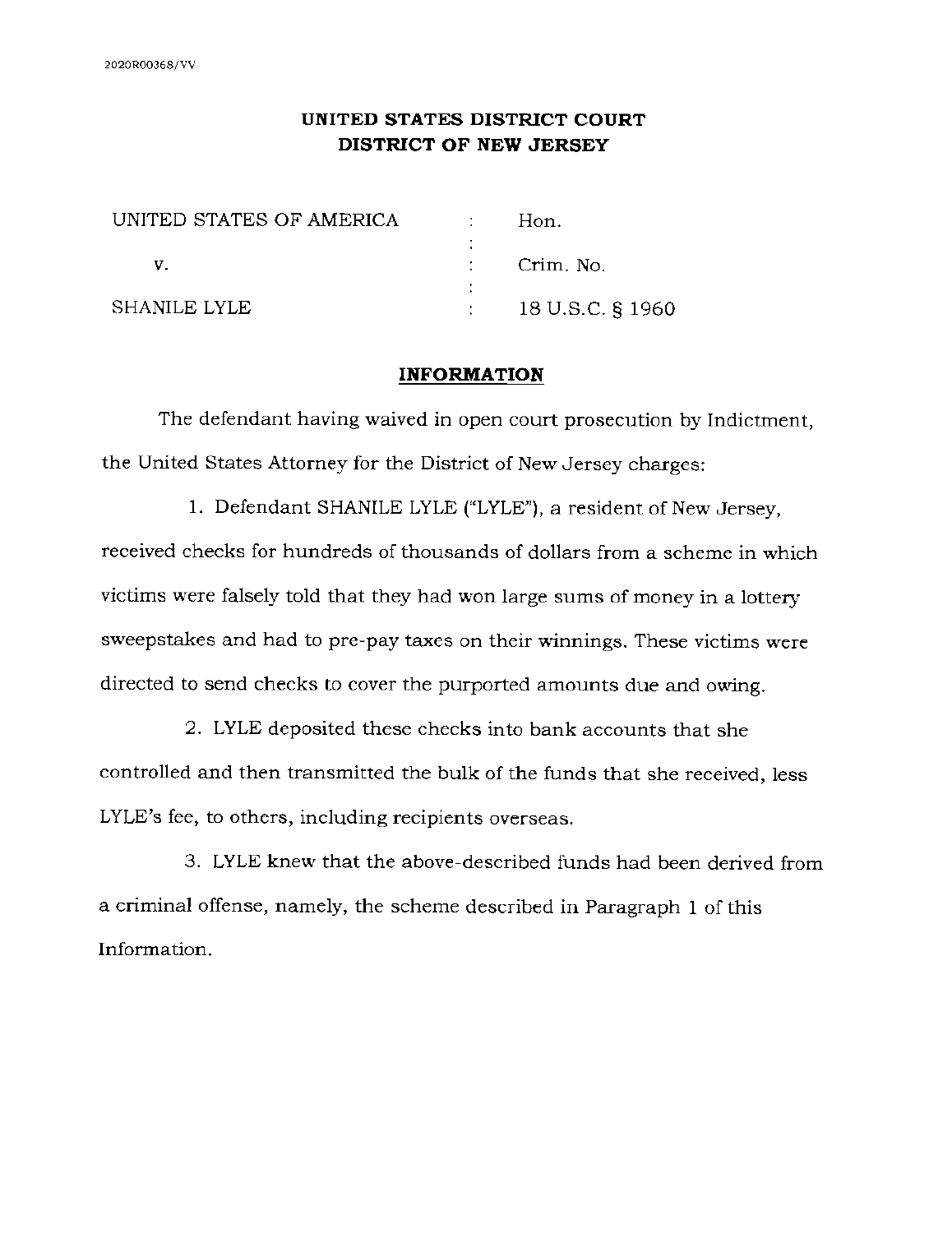4. In or around 2018, in Essex County, in the District of New Jersey and elsewhere, the defendant,

## **SHANILE LYLE**

did knowingly conduct, control, manage, supervise, direct, and own all or part of an unlicensed money transmitting business, a defined in Title 18, United States Code, Section 1960(b)(l), which affected interstate commerce and foreign commerce and involved the transportation or transmission of funds that were known to the defendant to have been derived from a criminal offense.

In violation of Title 18, United States Code, Section 1960(a).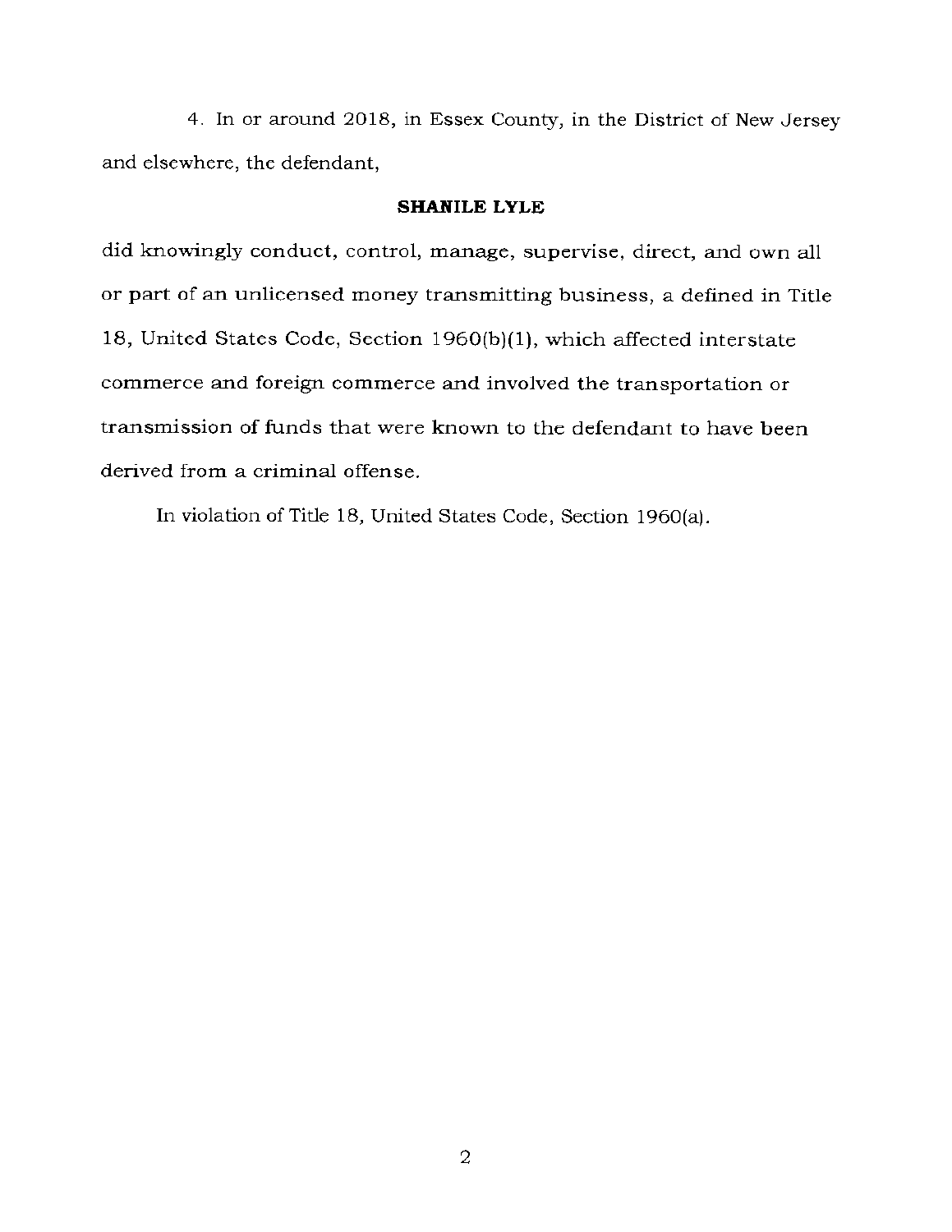#### **FORFEITURE ALLEGATION**

1. As a result of committing the offense in violation of 18 U.S.C. § 1960, as charged in this Information, the defendant,

#### **SHANILE LYLE,**

shall forfeit to the United States of America, pursuant to 18 U.S.C. § 982(a)(l), all property, real and personal, constituting or derived from any proceeds the defendant obtained directly or indirectly as a result of the said violation, and any and all property used or intended to be used in any manner or part to commit and to facilitate the commission of the offense alleged in this Information.

2. If by any act or omission of the defendant any property subject to forfeiture described above:

- (a) cannot be located upon the exercise of due diligence;
- (b) has been transferred or sold to, or deposited with, a third party;
- (c) has been placed beyond the jurisdiction of the court;
- (d) has been substantially diminished in value; or
- (e) has been commingled with other property which cannot be divided without difficulty,

3